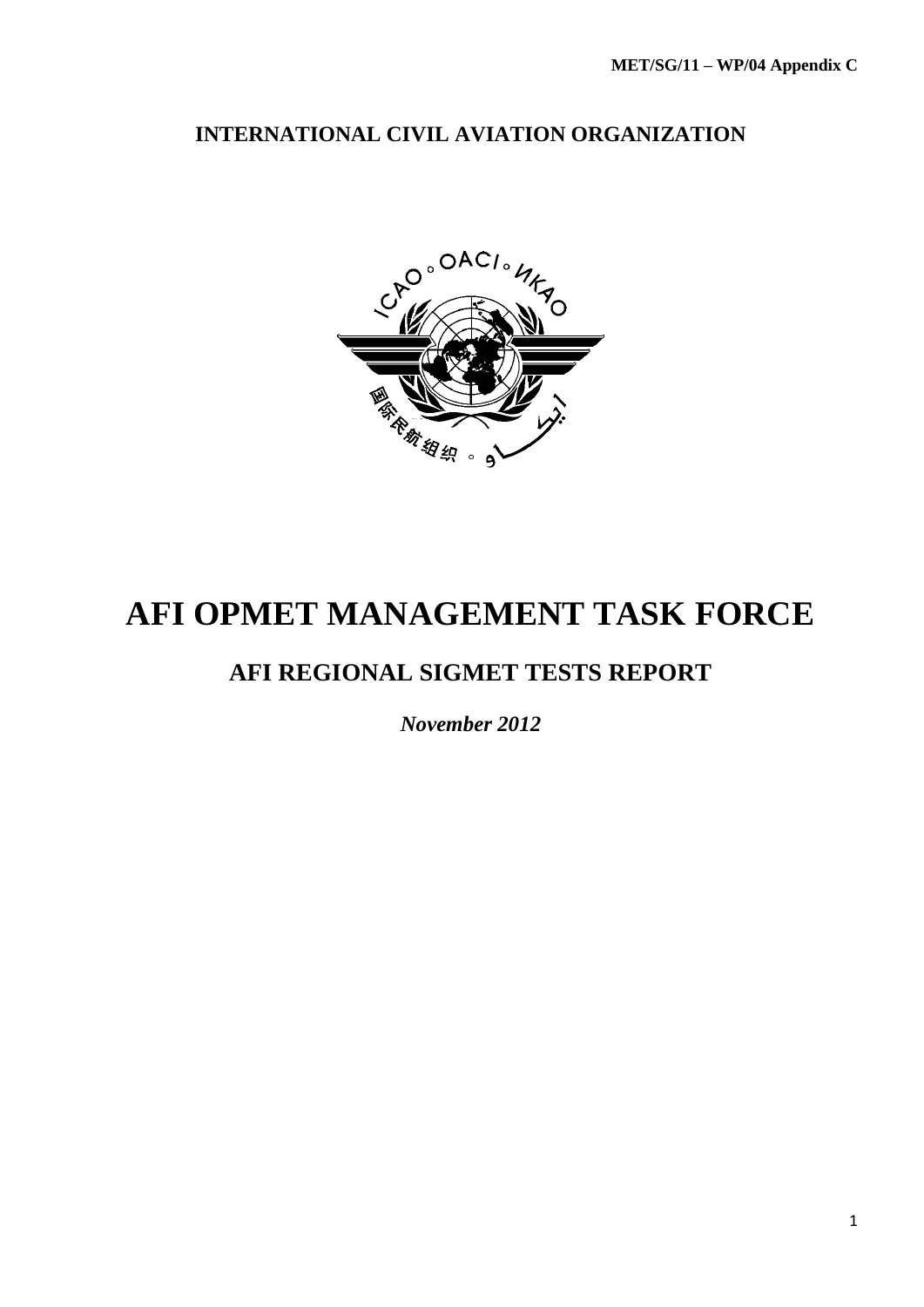#### **REPORT ON AFI SIGMET TESTS** *November 2012*

# **A - DATA EXCHANGE ANALYSIS**

**La reunion TCAC:** TC advisory disseminated on 13 November 2012 on schedule at 0900 UTC.

**Toulouse VAAC:** VA advisory disseminated on 20 November 2012 at 08:58:00 UTC two minutes before schedule.

Pretoria RODB/GIB: WS advisory placed on Internet on GIB (Geocentric Information Briefing) on 27 November 2012

# **Dakar RODB**:

- $\checkmark$  TC advisory received on 13 November 2012 at 09:09: UTC, 9 minutes after dissemination
- $\checkmark$  VA advisory received on 20 November 2012 at 08:58 UTC, at the dissemination time
- $\checkmark$  No time frame estimated for WS advisory.
- $\checkmark$  WS SIGMET Tests issued by MWOs on their areas of responsibility

# **Pretoria RODB**:

- $\checkmark$  TC advisory received on 13 November 2012 at 09:01:14 UTC, 1 minute and 14 seconds after the dissemination time.
- $\checkmark$  VA advisory received on 20 November 2012 at 08:59 UTC, one second earlier than expected time.
- $\checkmark$  WS advisory disseminated through e-mail by ESAF RO/MET to Pretoria RODB on 22 November 2012.
- $\checkmark$  No time frame estimated for WS advisory.
- $\checkmark$  WS SIGMET Tests issued by MWOs on their areas of responsibility.

#### **1°) Issuance and Dissemination of WC SIGMET**

- Only four (4) out of expected Ten (10) MWOs (FMMI, HKJK,FSIA,FAJS), issued WC SIGMET during the Test period*.*WC SIGMET from FSIA was only received at DAKAR RODB.
- Three (3) additional MWOs (HECA, DGAA and HSSA) issued WC SIGMETs while they were not supposed to.
- WC SIGMETs from 4 (four) MWOs (HKJK, FSIA, FAJS, DGAA) were received late; 36 minutes (0:36), 1 hour forty two minutes (1:42), four hours thirty three minutes (4:33 and one hour twenty eight minutes (1:28) respectively.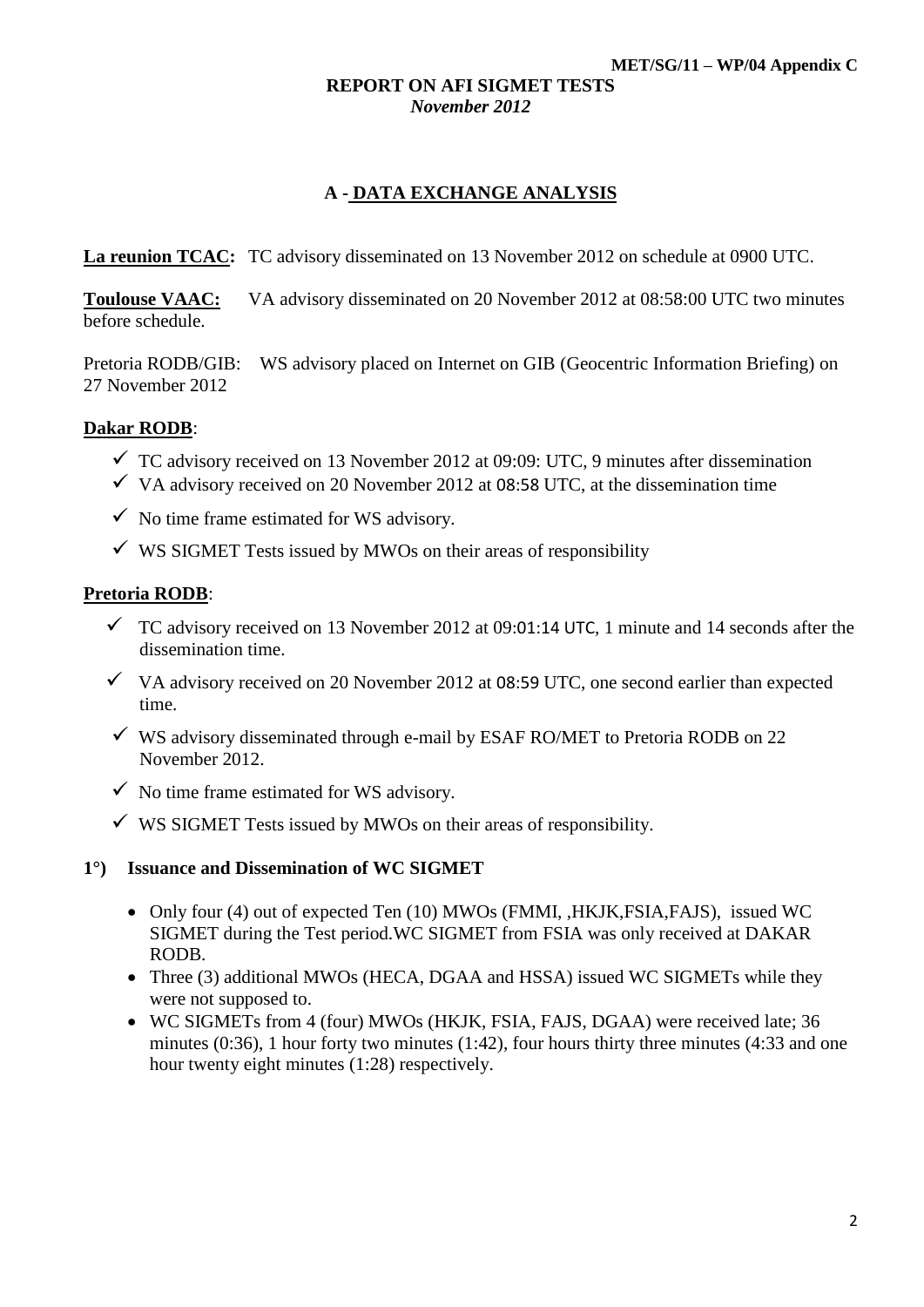# **2°) Issuance and Dissemination of WV SIGMET**

- 22 MWOs out of 35 in the AFI region (63%) did not issue WV SIGMET during the Test period.
- WV SIGMETs from 4 (four) MWOs (FIMP, HKJK, GVAC, FMMI) were received late, more than 10 minutes after the advisory was issued by LFPW.
- Two (2) SIGMET from HKJK and two (2) from GOOY were received at Pretoria RODB at different times*.*
- SIGMET from FLLS was received only at Dakar RODB.

# **3°) Issuance and Dissemination of WS SIGMET**

- 19 MWOs out of 35 in the AFI region (54%) did not issue any WS SIGMET during the Test period.
- WS SIGMETs from 4 MWOs (DAAL, GCLP, DGAA, and HKJK) were received only at Pretoria RODB.
- WS SIGMETs from two MWOs (FIMP, HSSS) were received only at Dakar RODB.
- Eight (8) SIGMETs from FTTJ, three (3) from GOOY, two (2 from FCBB, two (2) from HKJK, two (2) from DGAA were received at Pretoria RODB at different times.
- Eight (8) SIGMETs from FTTJ, two (2) from HECA, three (3) from FMMI, three (3) from GOOY, two (2) from DRRN and two (2) from FAJS were received at Dakar RODB at different times.

# **B - SIGMET FORMAT ANALYSIS**

# **1°) TC SIGMET**

# **Johannesburg/South Africa**:

Test format not followed.

- a) The first line not in accordance with the provided format. Information 'TO: TCAC LA REUNION, RODB DAKAR, RODB PRETORIA 'should not be included.
- b) The word "TEST" should be repeated 12 times" at the end of the SIGMET Test

# **Antananarivo/Madagascar**:

- a) Meteorological part not based on the advisory
- b) The word "TEST" should be repeated 12 times" at the end of the SIGMET Test

# **Accra/Ghana**

- a) First line should start with the ICAO location indicator of the ATS unit serving the FIR i.e. DGAC and the indicator for MWO i.e. DGAA.
- b) Data type in the WMO header should be WC and not WS.

# **Khartoum/Sudan**

a) The first line should end with hyphen to separate the preamble from the text.

# **Nairobi/Kenya**:

No error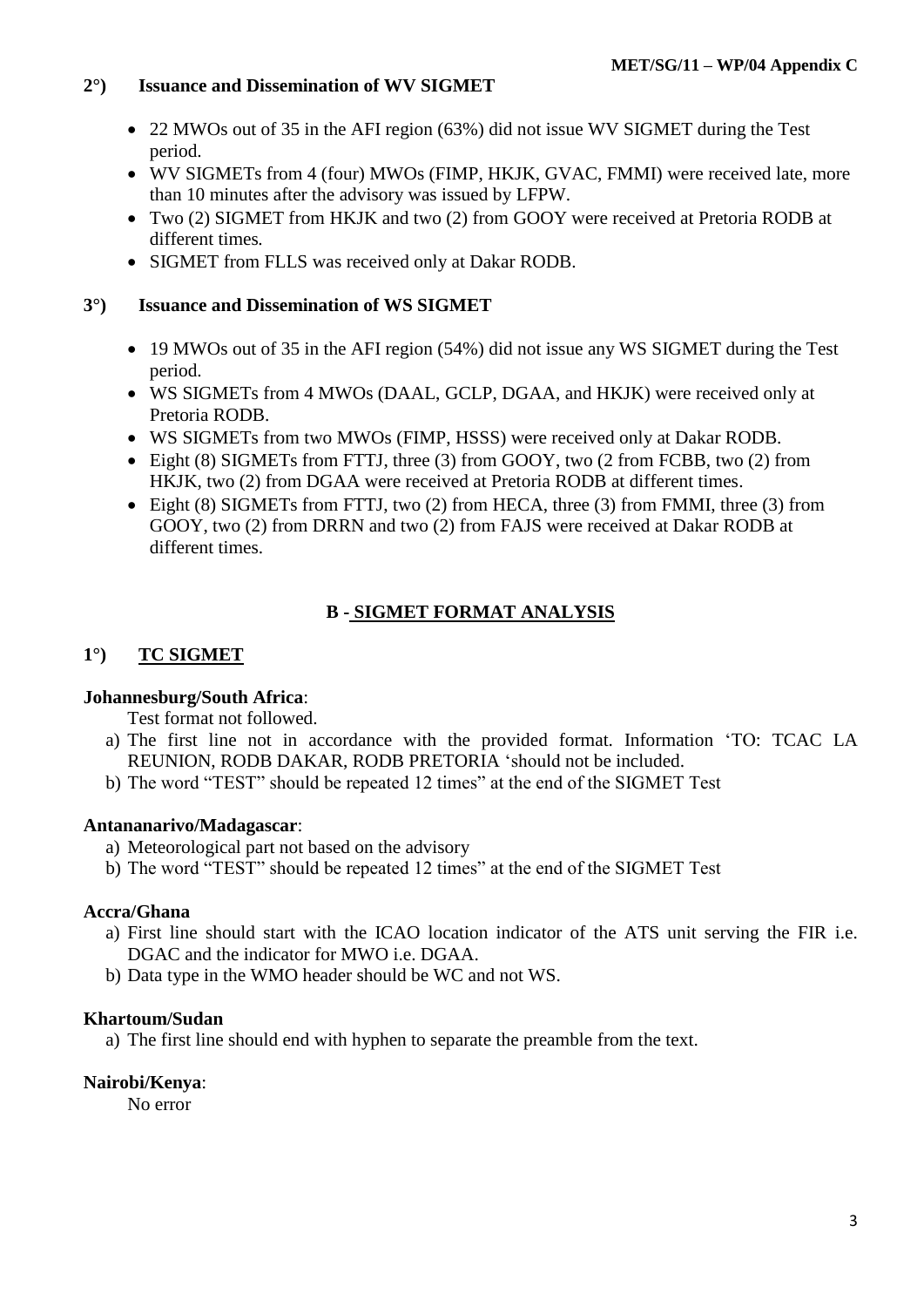# **2°) VA SIGMET**

#### **Cairo/Egypt (HECA)**

a) Priority 'GG' was used instead of 'FF'.

#### **Kano/Nigeria (DNKN)**:

a) No error

#### **Niamey/Niger (DRRN):**

a) No error

#### **Dakar/Senegal (GOOY):**

- a) Priority 'GG' used instead of 'FF'
- b) Meteorological part not based on the advisory

#### **Johannesburg/South Africa (FAJS):**

a) No error

# **N'Djamena/Chad (FTTJ):**

a) No Error

# **Sal/Cape Verde (GVAC):**

a) Priority 'GG' was used instead of 'FF'

#### **Madagascar/Antananarivo (FMMI)**

a) No error

#### **3°) WS SIGMET** *(following the weather phenomenon provided on a chart)*

#### **Antananarivo/Madagascar:**

- a) Weather phenomenon "SEV ICE OBS" was reported instead of "SEV MTW OBS"
- b) The word "TEST" should be repeated 12 times at the end of the SIGMET message.

#### **Brazzaville/Congo:**

- a) Priority indicator "GG" was used instead of "FF".
- b) Weather phenomenon "SQL OBS" was reported instead of "EMBD TS OBS".
- c) Validity period should have 270907/271207 instead of 271205/271220

# **Johannesburg/South Africa:**

a) No Error.

# **Kano/Nigeria:**

- a) No weather phenomenon, location, level and movement reported. Weather Phenomenon "EMBD TS OBS" should have been reported
- b) Validity 270907/271207 should have been given instead of 271205/271220
- c) The word "TEST" should be repeated 12 times at the end of the SIGMET test message.

# **Niamey/Niger:**

a) The word "TEST" should be repeated 12 times at the end of the SIGMET test message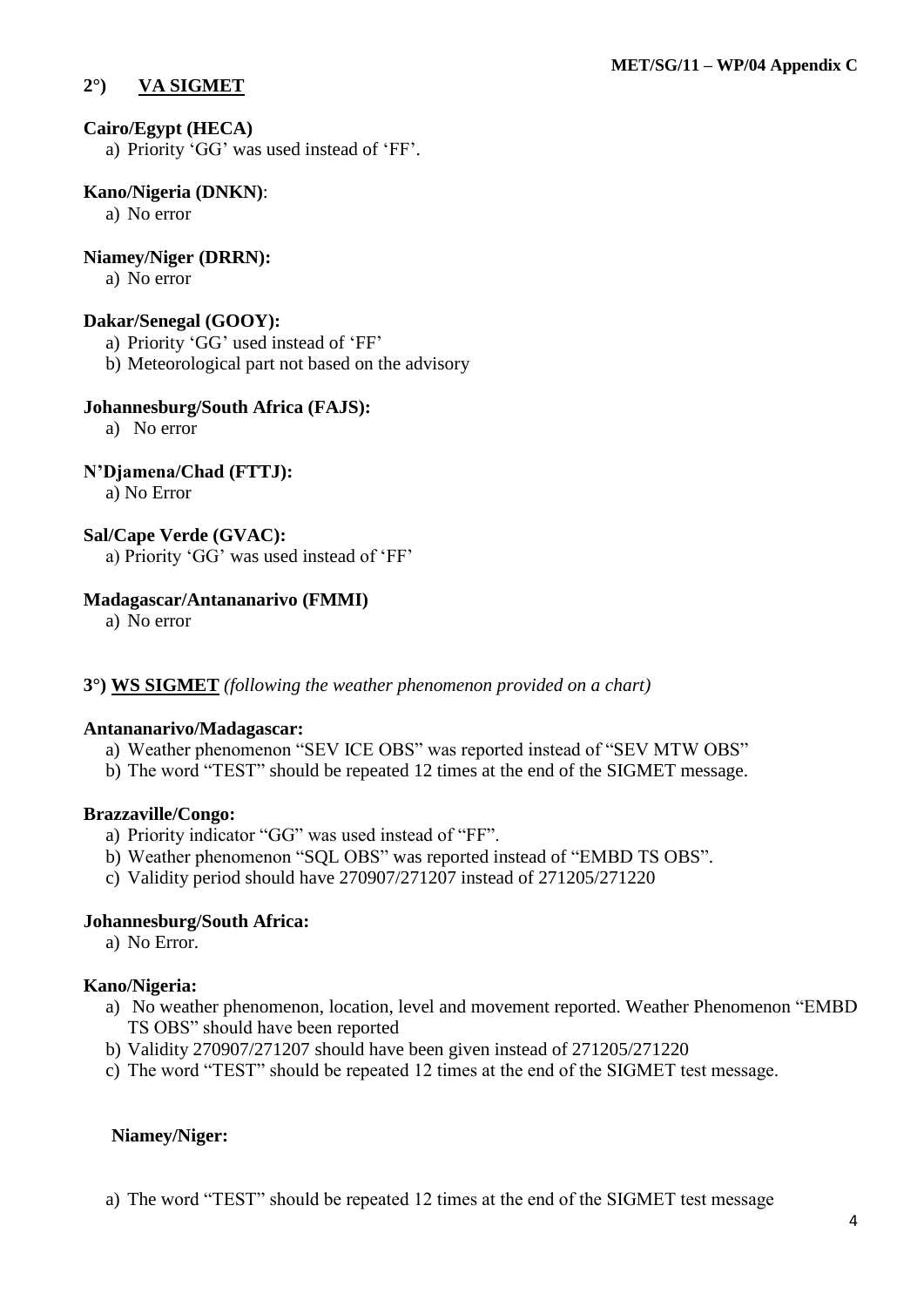#### **Mauritius/Mauritius**:

a) No Error

# **N'Djamena/Chad**:

a) The abbreviation "OBS" should have been included at the end of the weather phenomenon group.

#### **Dakar/Senegal**:

- a) Priority indicator "GG" was used instead of "FF
- b) No weather phenomenon reported. "SQL TS" should have been reported
- c) Validity should have been 270907/271207
- d) The word "TEST" should be repeated 12 times at the end of the SIGMET message.

#### **Nairobi/Kenya**

- a) Location of weather phenomenon not given
- b) The word "TEST" should be repeated 12 times at the end of the SIGMET message.

#### **Cairo/ Egypt**

- a) Priority "GG" used instead of "FF".
- b) No weather phenomenon reported. Weather phenomenon "HVY DS OBS" should be reported.
- c) The word "TEST" should be repeated 12 times at the end of the SIGMET message.

#### **Kinshasa/ DRC**

a) The word "TEST" should be repeated 12 times at the end of the SIGMET message.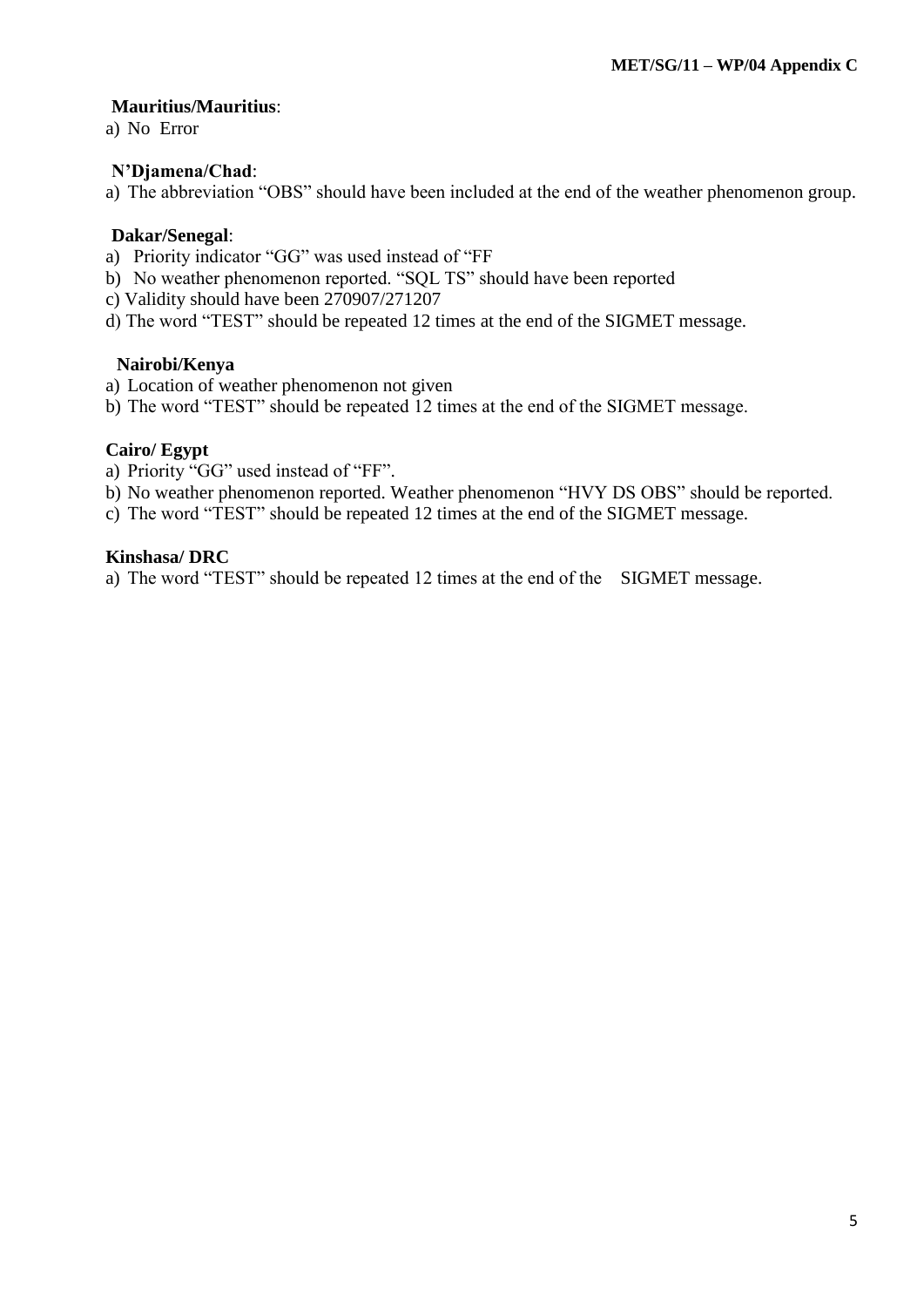# **C – SUMMARY OF OPERATIONAL SHORTCOMINGS AND DEFICIENCIES IDENTIFIED**

|                | <b>Operational Shortcomings and Deficiencies</b>                                                                                                                       | VAAC, TCAC, RODBs or MWOs                                                                                                                                                                                                                                                  |
|----------------|------------------------------------------------------------------------------------------------------------------------------------------------------------------------|----------------------------------------------------------------------------------------------------------------------------------------------------------------------------------------------------------------------------------------------------------------------------|
| $\mathbf{1}$   | 22 MWOs out of 35 in the AFI region (63%) did not<br>issue any WV SIGMET during the Test period. This is<br>an improvement of 5.5% compared to last year's<br>results. | ESAF (16): Luanda, Bujumbura, Gaborone,<br>Addis Ababa, Asmara, Lilongwe, Maputo,<br>Windhoek, Kigali, Mahe, Mogadishu, Dar Es<br>Salaam, Entebbe, Harare, Tripoli*, Khartoum*<br>WACAF (6): Accra, Alger*, Gran Canaria*,<br>*Monrovia, Tunis*, Casablanca <sup>*</sup> . |
| $\mathbf{2}$   | 19 MWOs out of 35 in the AFI region (54%) did not<br>issue any WS SIGMET during the Test period. This is<br>an improvement of 6 % compared to last year's results.     | ESAF (15): Luanda, Gaborone, Bujumbura,<br>Addis Ababa, Asmara, Tripoli*, Lilongwe,<br>Windhoek, Kigali, Mogadishu*, Dar Es Salaam,<br>Entebbe, Lusaka, Harare, Maputo.<br>WACAF (4): Gran Canaria*, Monrovia, Tunis*,<br>Casablanca                                       |
| 3              | 4 MWOs out of 15 in the AFI region (44 %) did not<br>issue any WC SIGMET during the Test                                                                               | Bujumbura, Lilongwe, Dar Es Salaam, Harare.                                                                                                                                                                                                                                |
| $\overline{4}$ | The listed 13 MWOs (37%) have never issued any<br>SIGMET during AFI SIGMET Tests. This is an<br>improvement of 14 % compared to last year's results.                   | ESAF (10) Luanda, Bujumbura, Addis Ababa,<br>Tripoli*, Lilongwe, Windhoek, Kigali, Dar Es<br>Salaam, Lusaka, Harare.<br>WACAF (3): Alger*, Gran Canaris*, Monrovia                                                                                                         |
| 5              | 3 MWOs did not use FF priority indicator to<br>disseminate WS SIGMET.                                                                                                  | Cairo*, Brazzaville, Dakar                                                                                                                                                                                                                                                 |
| 6              | 3-MWOs did not use FF priority to disseminate WV<br><b>SIGMET</b>                                                                                                      | Cairo*, Brazzaville, Sal, Dakar.                                                                                                                                                                                                                                           |
| $\tau$         | 3 MWOs issued a WC SIGMET while it was not<br>required                                                                                                                 | Cairo*, Khartoum, Accra                                                                                                                                                                                                                                                    |
| 8              | WC SIGMETs from 5 MWOs were received late at the<br>RODBs, more than 10 mn after the advisory was<br>issued by FMEE.                                                   | Nairobi, Mahe, Johannesburg, Khartoum, Accra,                                                                                                                                                                                                                              |
| 9              | WV SIGMETs from 4 MWOs were received late at the<br>RODBs, more than 10 mn after the advisory was<br>issued by LFPW                                                    | Mauritius, Nairobi, Sal, Antananarivo.                                                                                                                                                                                                                                     |
| 10             | 2 MWO issued WS SIGMETs with an incorrect<br>weather phenomena description or no weather<br>phenomenon when there should have been                                     | Cairo*, Brazzaville.                                                                                                                                                                                                                                                       |
| 11             | Nine (9) MWOs issued SIGMET test messages<br>without including a line of 12 "TEST" at the end of the<br><b>SIGMET</b> message                                          | Sal, Kinshasa, Cairo, Accra, Nairobi,<br>Antananarivo, Mauritius, Khartoum, Lusaka                                                                                                                                                                                         |

HECA\*: MWOs in the AFI region but not accredited to ESAF and WACAF